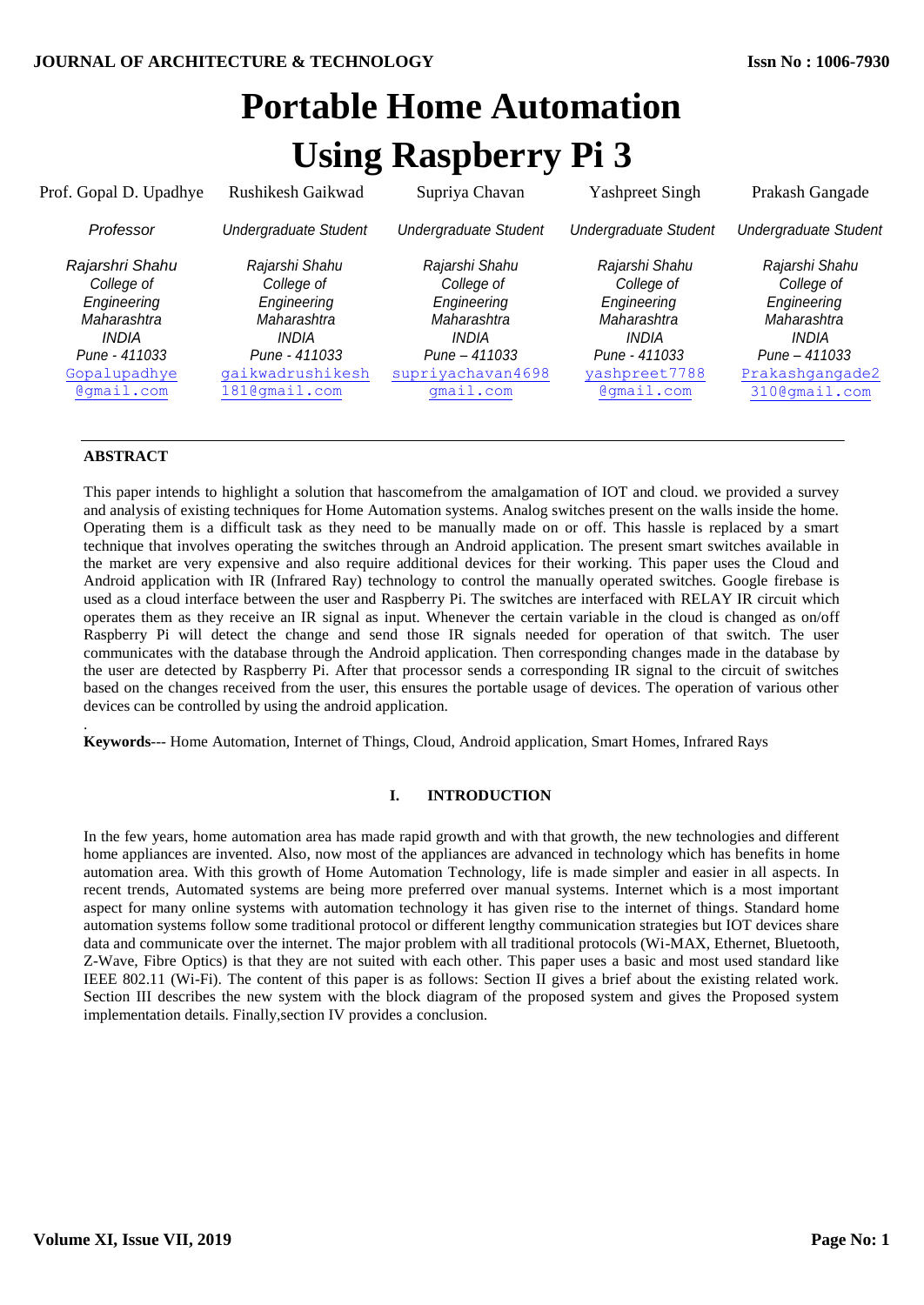#### **II. RELATED WORKS**

The growing internettechnology has opened new opportunitiesfor development in many fields. The home automation system becomes a topic of interest for many peoples.

Prathmesh Shelke, Shubham Kulkarni, Swapnil Yelpale, Omkar Pawar, Ravdeep Singh and Kirti Deshpande in their paper [1] also shown a similar system which has implemented a home automation system with the use of Nodemcu to control physically operated switches over the cloud.There are certain overheads like the physical connection of switches and Nodemcu needs to be done to operate this takes time to implement the system in home.

Implementation of home automation is considered a tedious and time-consuming process. These overheads of installation and maintenance are reasons people avoid automation in the home. Currently, people buy additional hubs or devices for automating single appliance in the home. Implementation of home automation requires to changewiring in the home and additional devices are needed for configuration.

Vishwateja Mudiam Reddy & Naresh Vinay in their paper [2] designed a system which is integrated with the cloud and web app. With the help of flip-flops, logic gates, and a processor the switches have been controlled. The proposed model was intended for reducing the cost of these systems which was the main barrier in the wide adaptation of this home automation technology. This paper also shows the concept of accessing switches from the web using the cloud. To implement such a smart switch technology there is overhead of connections to physical switches as they need to be wired with the system. Implementation of home automation is a tedious task which includes these overheads to connect each switch to the main system to get access.

Thus, the need exists for a way to provide portable home automation with additional facilities.

#### **III. LITERATURE REVIEW**

Prathmesh Shelke, Shubham Kulkarni, Swapnil Yelpale, Omkar Pawar, Ravdeep Singh,and Kirti Deshpande in their paper [1] they suggested a home automation system using Nodemcu which can operate physically operated switches over the cloud using any device. Due to cloud, it is possible to access appliances from any remote location. Vishwateja Mudiam Reddy & Naresh Vinay [2] designed a system which is integrated the cloud and web app. With the help of flipflops, logic gates, and a processor, the switches have been controlled. The proposed model was intended for reducing the cost of these systems which was the main barrier in the wide adaptation of this home automation technology. Also, Prathmesh Shelke, Shubham Kulkarni, Swapnil Yelpale, Omkar Pawar, Ravdeep Singh and Kirti Deshpande in their second paper [3] they showed how to operate switches using Nodemcu over the cloud. A system with an ability to integrate with very few efforts for off the shelf products was done by Carelin and I. Jacob Raglend[4]. Salma and Dr. Radcliffe[5] with an aim of increasing the popularity of home automation designed a system that used the Novel Network Protocol. It gave the option of controlling the devices through a mobile or laptop. An additional network device was used for remote access instead of a microcontroller. Rozita Teymourzadeh, Salah Addin Ahmed [6] designed a GSM-based system for home automation. Using the GSM protocol for communication, it gets to access the system by using the (SMS). The system also gave information to the user about the current status of an object. The system used ZigBee for home controlling and GSM technology for remote access. It did not provide any GUI for users and also it was prone to security threats as anyone has access to the system. Kaylee Moser , Jesse Harder and Simon G. M. Koo [7] in their paper Internet of Things in Home Automation and Energy Efficient Smart Home Technologies they suggested a energy eddicient way to use internet of things in smart homes. Andre Gloria, Francisco Cercas, Nuno Souto [8] they suggested an IoT gateway dedicated to real-time monitoring and remote control of a swimming pool. Based on a Raspberry Pi, the gateway allows communication and exchange of data between the user. Sheikh Ferdoush, Xinrong Li [9] showed how to create an IoT gateway system to provide continues data monitoring and communicating with Arduino and raspberry pi modules. Khusvinder Gill, Shuang-Hua Yang, Fang Yao,and Xin Lu [10] they How to provide a climate monitoring system which is connected with sensors and parameters from that sensors to be used for monitoring using the raspberry pi to communicate through LAN. This enabled remote control using a simple UI. The system was cost-effective and has good security in the house.

# **IV. PROPOSED SYSTEM**

In the proposed system we have used RLAY\_IR along with the Raspberry Pi 3 to operate wall mounted switches wirelessly. Also, we are using the cloud as the interface between Raspberry Pi and Android application. Raspberry pi able to send IR signals with the help of LIRC - Linux Infrared Remote-Control Package it uses this package to record and send IR signals needed to communicate with Switches. Python code is written to detect certain changes in the real-time database once changes are detected then it starts sending corresponding IR signals to the Relay IR. This approach shows how to operate manually operated switches from a remote location and it is to be done portably. This project includes the creation of a portable device which does not need to be connected to any of the switches it should only to be present in the IR signals ranges and it needs to be in front of IR receiver of the circuit.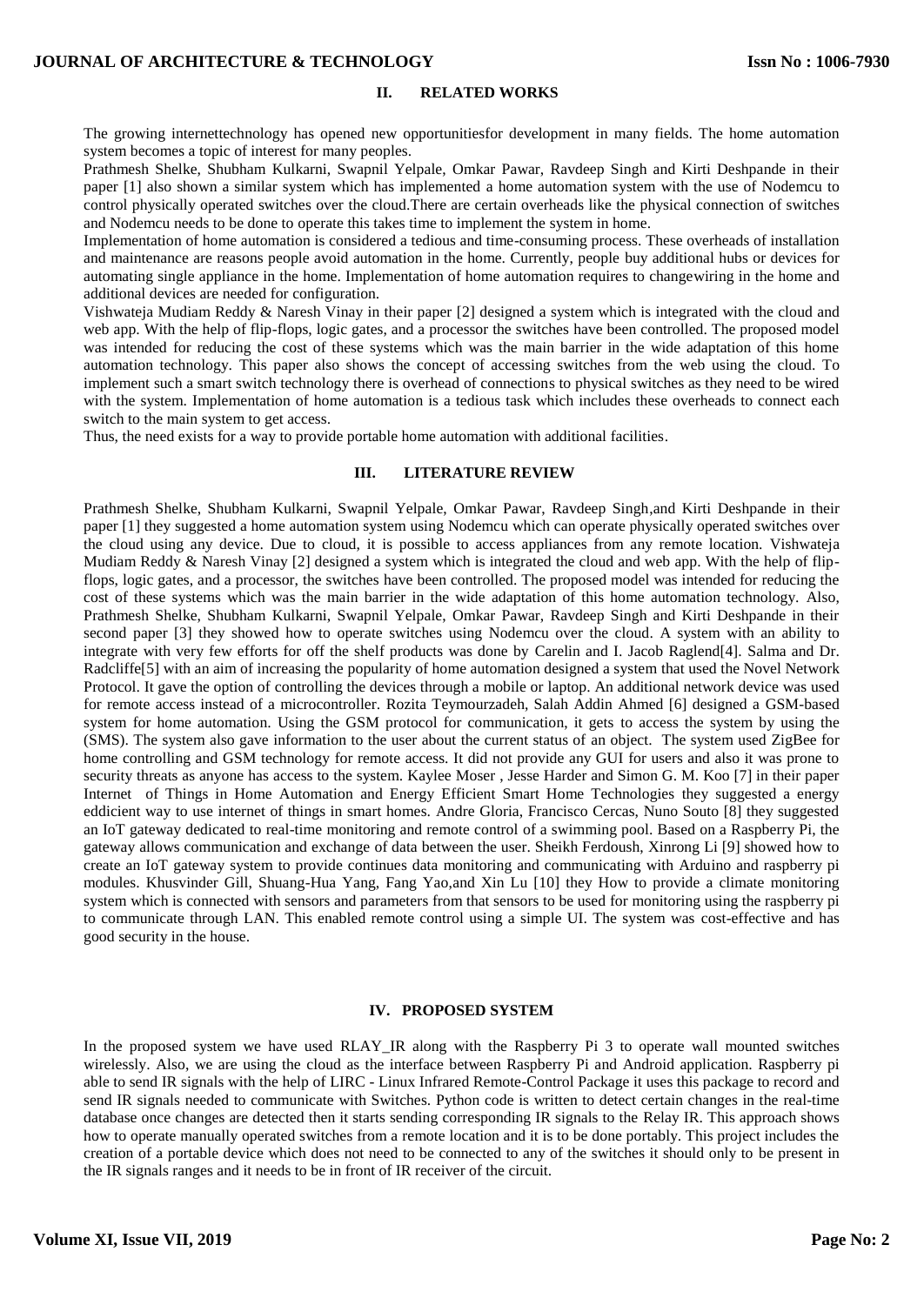

**Fig.1: Block Diagram of Proposed System**

Objectives of the proposed system are as follows:

- This project shows the operation of wall mounted switch portably.
- Operating on various devices and changing the status of devices using IR communication.
- This will help to achieve home automation portably and to install faster in homes.



**Fig.2: Architecture of the proposed system**

Working of the proposed system:

- 1. The user will operate in android application corresponding changes will reflect in the database.
- 2. Then, Raspberry Pi will detect changes in the database based on those changes made by the user it will send corresponding hex IR code to Relay IR.
- 3. Then after signal received by the Relay IR circuit, it will operate the corresponding switch.
- 4. The device user wants to operate will be reflected with corresponding changes.